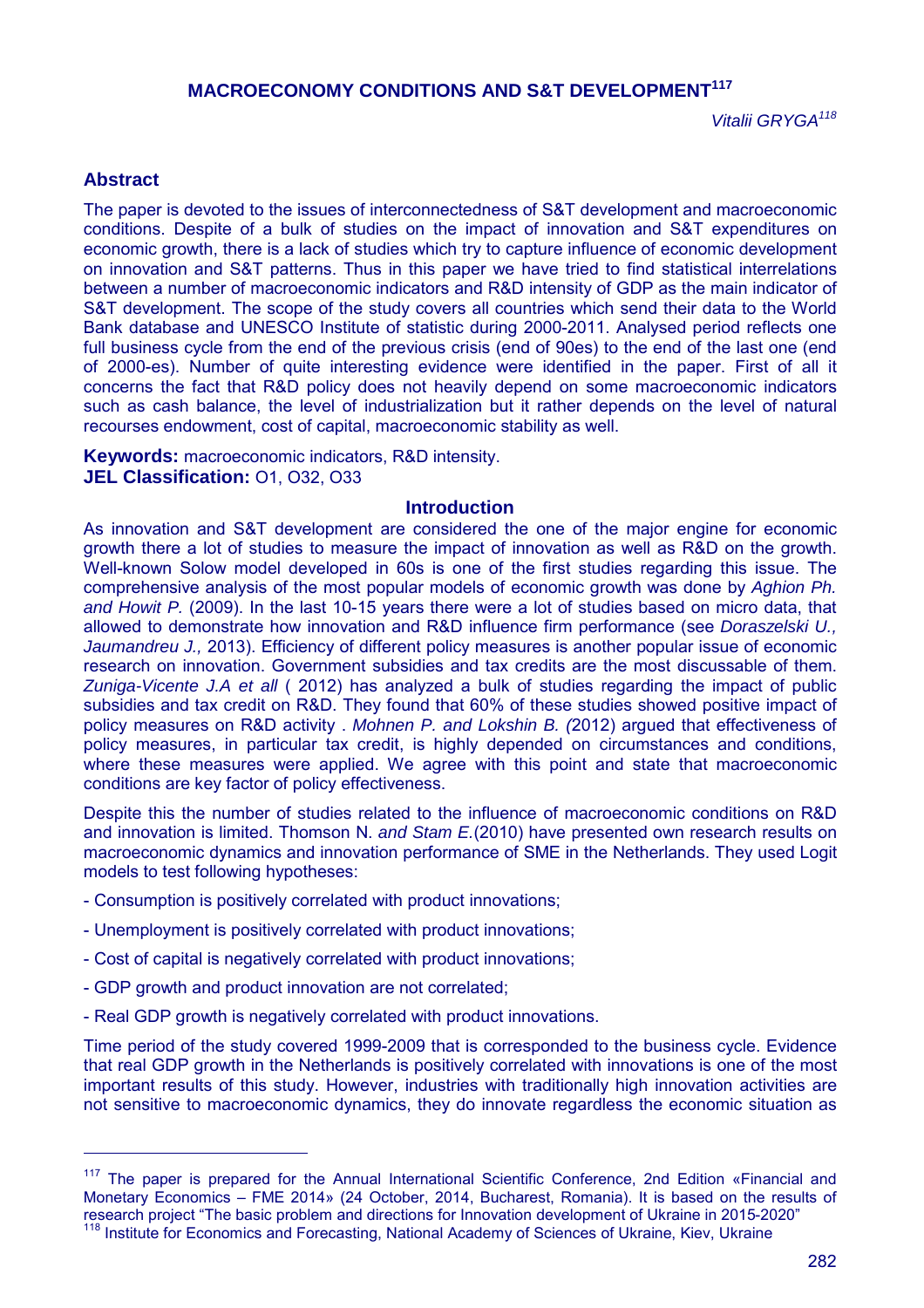innovation is an important part of their strategies. Usually these industries are capital intensive so termination or delaying innovation projects may lead them to damaging adjustment costs.

Also we found some papers, where the impact of specific issues on innovation development was studies. So, *Aghion P. et all (*2009) found that higher competition lead to more intensive innovation activity. This view is also confirmed by *Hashmi A. ( 2013)* , but it is true only for industries on the technology frontier. *Jones C*. (2005), and *Toivanen O., L. Väänänen* (2010) studied the impact of education on innovation activity. The results of both studies proved that education level positively affects innovation activity.

At the same time there is no consensus on impact of FDI on innovation and R&D development. Some researchers argued that technology import (as part of FDI) compliment domestic R&D, others suggest that such import will lead to shrinking of domestic S&T activities in developing countries (*Kathuria V.*, 2008).

Given that this paper is an attempt to find correlation between macroeconomic indicators and R&D development in global context.

#### **Data**

The quality of data is an important issue that affects the results of every study. To avoid major problems on comparability of data among countries we used only two databases. World Bank Indicators covers data on a lot of macroeconomic indicators as well as covers other specific fields like S&T and education. The database of UNESCO Institute of Statistic is the second source. There are more detailed data on R&D financing in this database.

Initially we planned to cover all 214 countries presented in the World Bank Indicators database. But only approx. 70 of them provided necessary data on more or less regular basis. The rest of countries are very small and their economies are poor (with few exceptions, like Israel) we consider that they will not affect much our results

### **Methods**

To achieve the aim of our study we decided to use quite simple technique of scatter plotting. Despite econometric modelling which has strict requirements to quality of the data, scatter plots provide general insight on the correlations between different issues.

The level of R&D expenditures as percent of GDP (R&D intensity) is depended variable representing S&T area. Additionally we used the level of expenditures on R&D conducted by business sector as percent of GDP (business R&D intensity). It helped us to address innovation oriented activity.

There were following macroeconomic indicators used in the analysis:

real GDP growth (higher growth might lead to higher innovation and R&D expenditures),

- standard deviation of real GDP growth (as a proxy of stability, we expect that higher instability negatively correlate with R&D development)
- budget revenues as percent of GDP (more money government has more expenditure might be directed on R&D),
- cash deficit (we suppose that there is no correlation between cash deficit and S&T financing, while some governors in developing countries try to cut R&D expenditures when cash deficit is high).
- real interest rate (it reflects the cost of money for business sector, so it may be expected that there is negative correlation with business expenditures on R&D).
- inflation (as it reflects macroeconomic stability, we expect that high level of inflation will negatively correlate with R&D expenditures),
- share of value added generated by industry (one may expect that more industrially developed country is then more innovation and R&D developed it should be);
- share of profit tax in general amount of enterprise profit (it should be negative correlations among these indicators, as amount of money which enterprise may spend on innovation or R&D will be lower with increasing the tax burden),
- FDI as percent of GDP (it might be expected that more FDI coming into economy will lead to innovation activity increasing, but also it may damage in-house R&D),
- natural resources rent as percent of GDP (higher rent means that country's economy is not innovative driven so R&D activity should be low);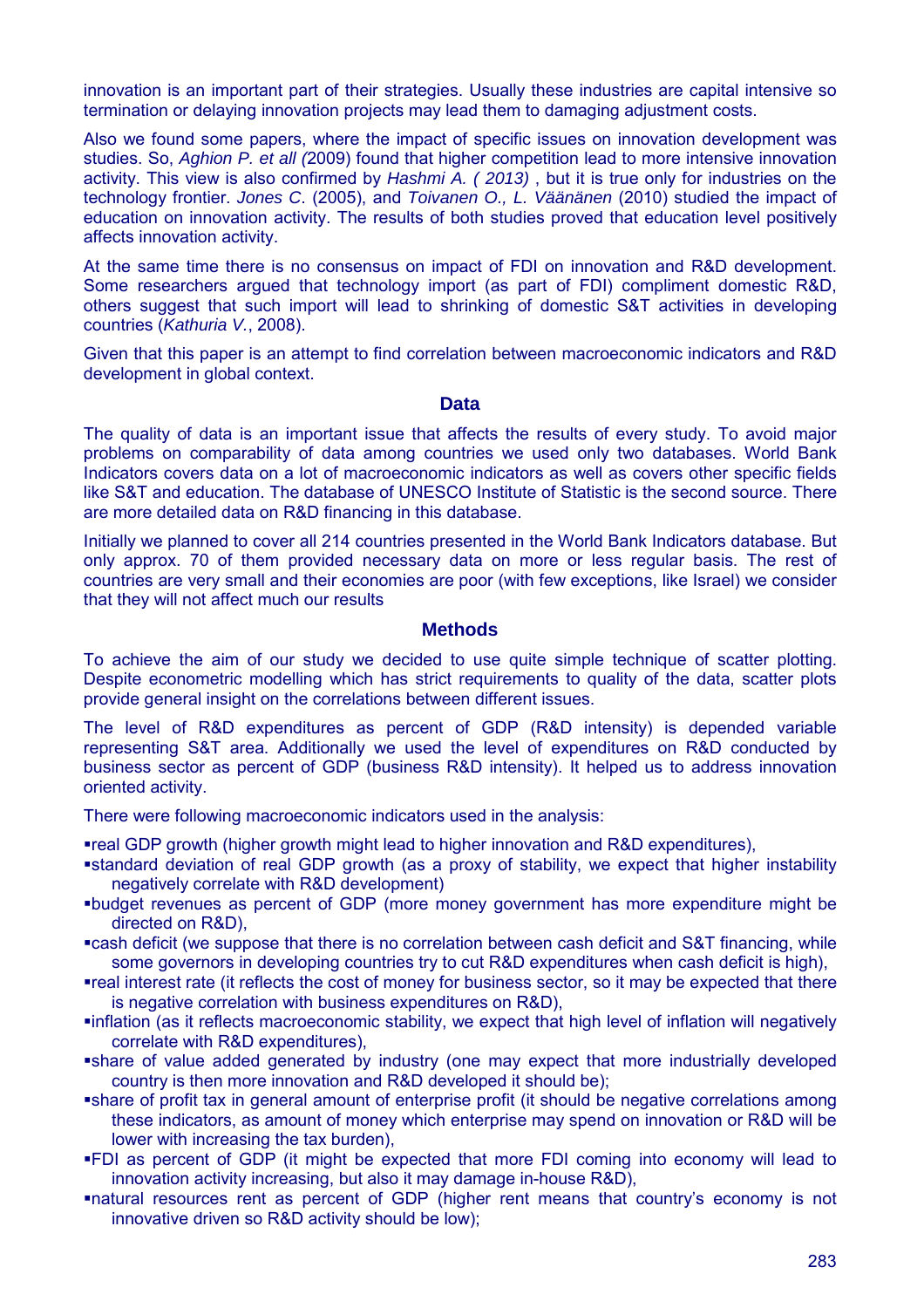receipts for the use of intellectual property as percent of GDP (it reflects economic output of R&D effeciency and it is expected that there is a positive link with the R&D expenditures).

To capture possible differences caused by the size of economy and level of economic development we divided analysed countries into 3 groups (low, middle and high income countries) by the level of GPD income per capita. We did not use World Bank classification, and calculated the limits through percentiles (33 and 67%). So, low income group were presented by countries with GDP per capita lower than 1100 USD in 2000, high income group respectively – more than 6500 USD (in constant dollars 2005).

The scope of the study covers all countries in the world which send their data to the World Bank database and UNESCO Institute of statistic during 2000-2011. Analysed period reflects one full business cycle from the end of previous crisis (end of 90es) to the end of the last one (end of 2000 es). As we used the data on 11 years, we took average means respectively to the data type. So for shares we calculated simple averages and used median in some cases, that helped us to address long and medium terms effects. For rates we calculated average using geometrical means.

It should be noted that depended variable were calculated for 2009-2011 as it should reflect macroeconomic conditions impact.

#### **Results**

Analysis of GDP growth and economic stability was the first part of the study. At the first look there is no evidence about statistical correlation between GDP growth rates and R&D intensity and even opposite the higher speed development corresponds with lower intensity. But this situation has very logic and robust explanation when we deep into countries' specific. Macao, Equatorial Guinea and Myanmar were countries with the highest growth in 2000-2011. The economic development of these countries is not relying on innovations and R&D. From the other hand, countries with the high R&D intensity and developed S&T sector an the same time usually have high income, and annual rates of GDP growth on 3-4% is quite normal for them.

Given this we looked at the data on middle income countries as Ukraine and Romania in 2000 (see fig. 1)



**Figure 1. Relation between economic dynamic and R&D intensity in the middle income countries**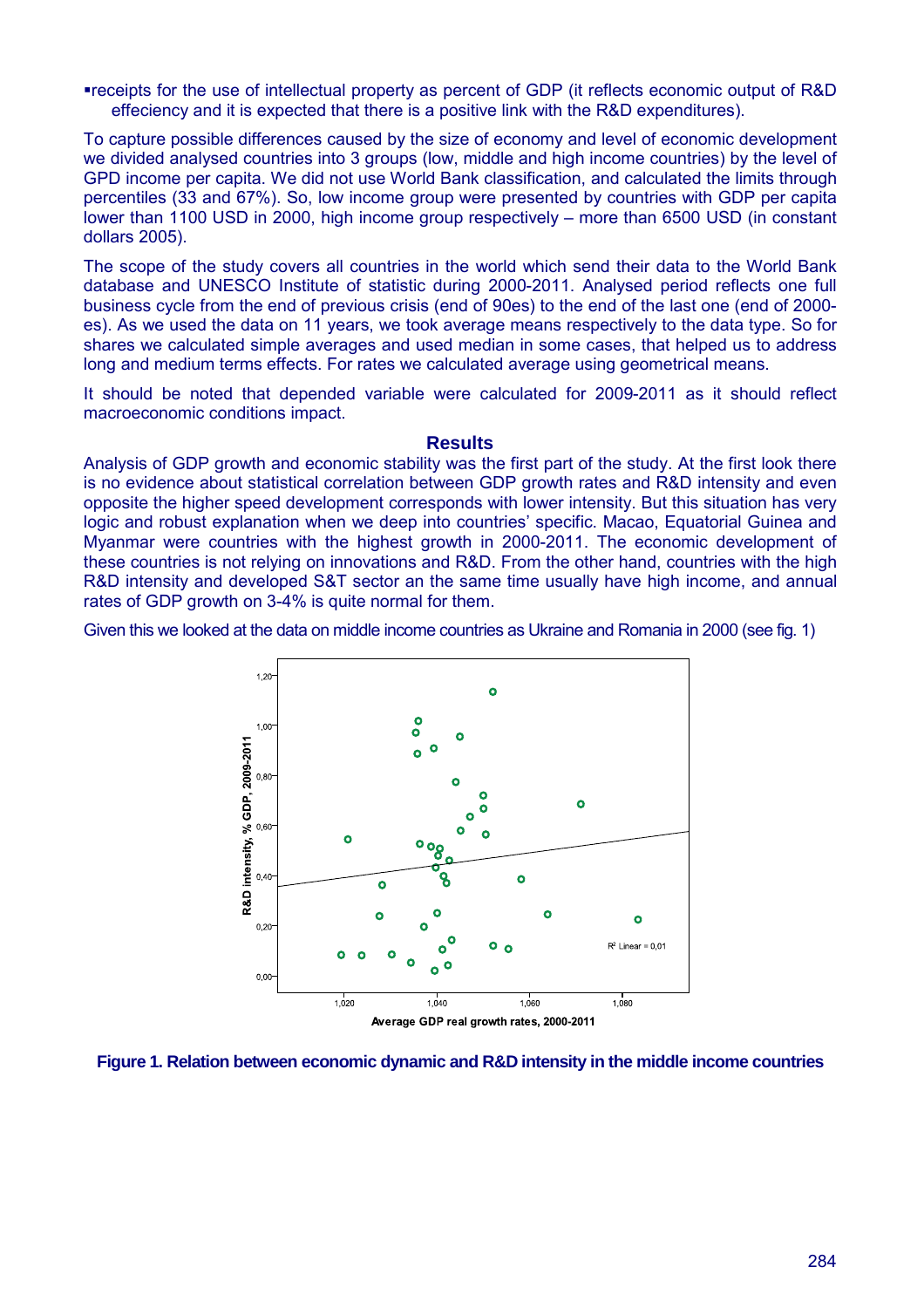

**Figure 2. Relation between economic dynamic and business R&D intensity in the middle income countries**

Source: World Bank, UNESCO Institute of Statistics.

These figures show correlation between R&D intensity and speed of GDP growth more obvious, but still the scattering is quite large. It is interesting that the R&D intensity of middle income countries is less than 1,2% of GDP, but in many cases it was even less than 0,2%. Nevertheless theses countries experienced quite high rates of economic development (annually 3-5%). It means that a lot of countries are dependent on external environment or global developments because their economies are based on primary industries, mostly managed by foreigners.

This statement is partially illustrated by the figure 2 where correlation between business R&D intensity and GDP growth in middle income countries is presented. In comparison with the overall R&D intensity business R&D is more interconnected with GDP growth. In such case higher R&D business expenditure will lead to faster economic development in the middle income countries.

Given that overal picture with GDP growth rates is not very precise we have found another indicator which illustrate the link of R&D to economic outputs in context of international trade. The receipts for the use of intellectual property (IP) is a charge, payed by nonresidents, for authorized use of proprietary rights (such as patents, trademarks, copyrights, industrial processes and designs including trade secrets, and franchises) and for the use, through licensing agreements, of produced originals or prototypes (such as copyrights on books and manuscripts, computer software, cinematographic works, and sound recordings) and related rights. Therefore it is a good proxy for R&D economic output. The scatter plot of expenditures on R&D and the charges for use of IP rights quite clearly shows the positive relation between these indicatores (figure 3).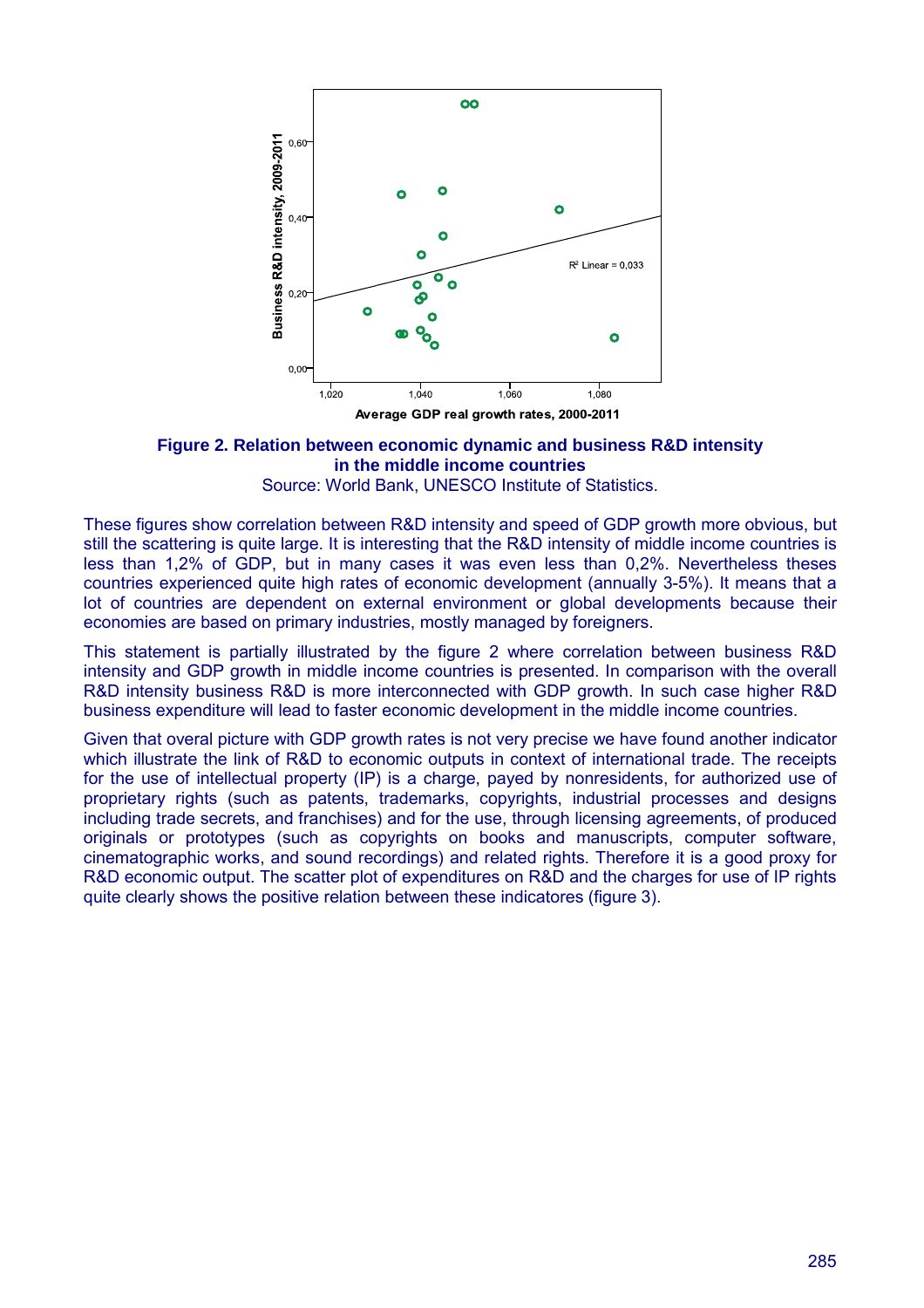

**Figure 3. R&D intensity and receipts for the use of IP rights** Source: World Bank

So, it could be treated as a direct evidence of how R&D contribute to ecnomic development of any country. And the next issues will try to answer on question what conditions should be provided to make R&D the most effective tool for economic development.

First of all, we also found some evidence on reverse correlation regarding economic instability, which proves our hypothesis (figure 4). The measure of economic instability is standard deviation of annual GDP growth rates. We realize that instability is common result generated by wide list of factors both external and internal. It also includes public governance issues. The empirical data shows that large instability causes or related with low S&T activity, as business and government during volatile period pay not enough attention to R&D policy measures. So this is an important policy implication that it is vitally for successful R&D to establish quite stable economic environment.



#### **Figure 4. Relation between economic instability and R&D**

Source: World Bank, UNESCO Institute of Statistics.

This statement is also confirmed by reverse correlation between inflation (measured as CPI) and R&D intensity. Notable, that strength of relationship between them is much stronger than in previous case. Countries with average inflation more than 6% were not able to keep expenditures on R&D more than 1% of GDP. Moreover the high inflation rates will lead with high probability to decreasing of R&D expenditures because government have to focus efforts on macroeconomic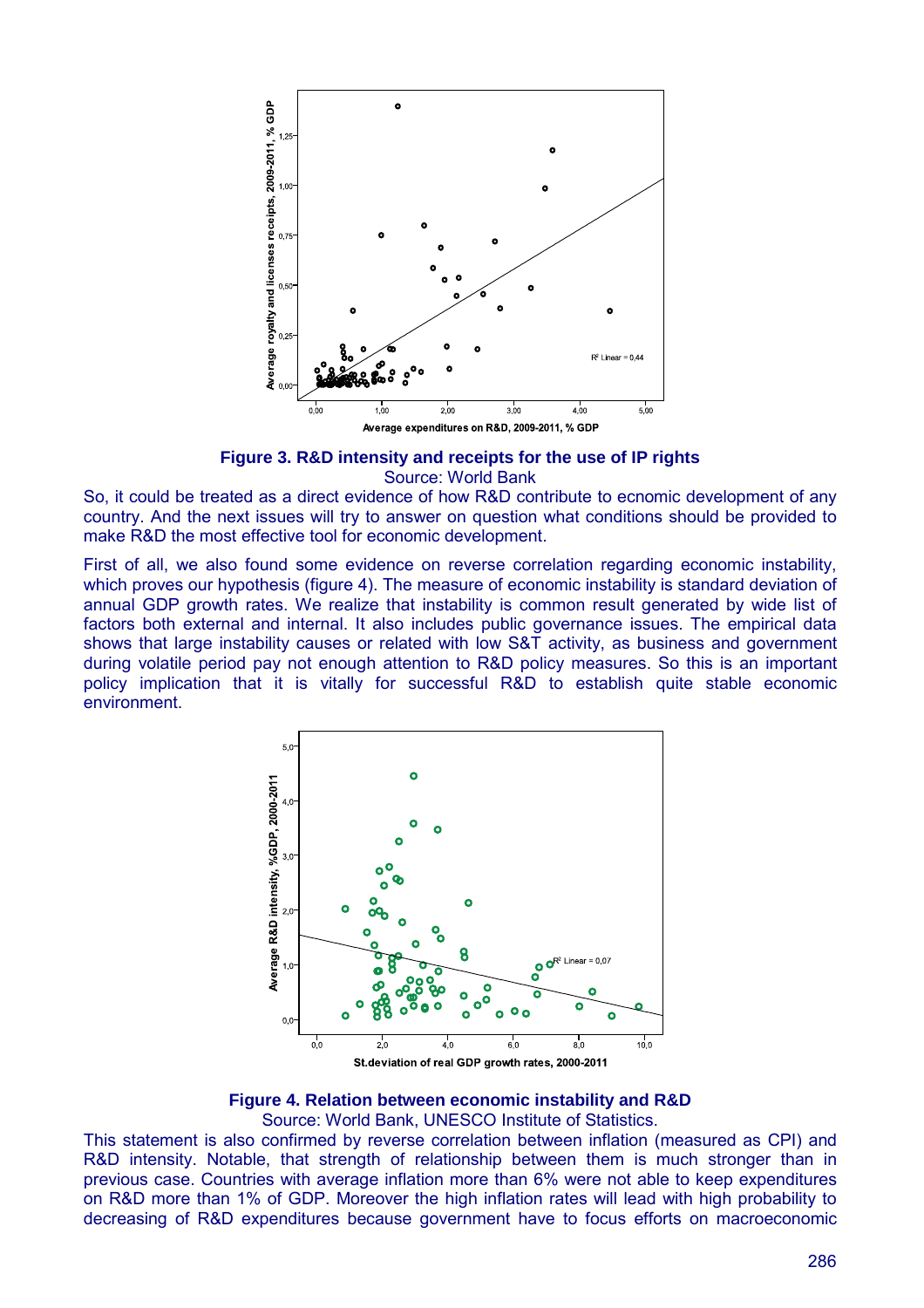stabilization. In such situation business will cut their risky projects, that are R&D projects in the most cases.

Country dependence on natural resources depletion and R&D development will be the next issue under discussion (figure 5).



**Figure 5. Relation between natural resources endowment and R&D.** Source: World Bank, UNESCO Institute of Statistics.

It is robust evidence of our hypothesis that high dependence on resources damages the opportunity for R&D development. It could be figured out that if the share of natural rent is higher than 5% of GDP, country is not interested in diversification of economy and developing R&D as well.

Continuing analysis of economies' structure it is necessary to look at the industry as a factor of S&T activity. From one side, industry, in particular manufacturing is a key chain of innovation diffusion, and from the other side, there was a trend of deindustrialisation due to increasing role of intangibles. In the same time more and more governments have realized that it is impossible to maintain sustainable economic development without solid industrial base equipped with advanced technologies. USA, France, and even Russia are among countries declared new industrialisation programs.

Statistical data shows that industrial sector of 60% of countries in the world provided 20-40% of value added in the early of 2000s as well as in 2010-2011. Countries with underdeveloped industrial sector usually have R&D intensity below 0,5% of GDP. And R&D intensity may be a little bit higher in case of over industrialized countries (figure 6). In both cases domestic S&T sector does not play an important role in supporting of economic development of the country.

Among low income countries only India has relatively high R&D intensity (0.75% of GDP, the same as Ukraine has now) and in the same time India increased their industrial base from 26% to 30% during 2000-2010. For middle income countries the correlation between industrialisation and R&D intensity is positive. It could be explained by the fact that these countries more rely on own industrial base as the internal market has enough capacity to absorb domestic goods.

The high income group of countries is the most heterogeneous. It could be divided into three subgroups. First subgroup covers small countries with economic development based on hydrocarbon or other natural resources (Brunei, Kuweit etc) and therefore with low R&D intensity. Second group includes countries with moderate S&T sector (R&D intensity is 0.9 – 1.6% of GDP). Irland, Estonia, Italy, Spain, Norway are in these group. And the third one is highly developed countries with high R&D intensity, like USA, Japan, Finland etc.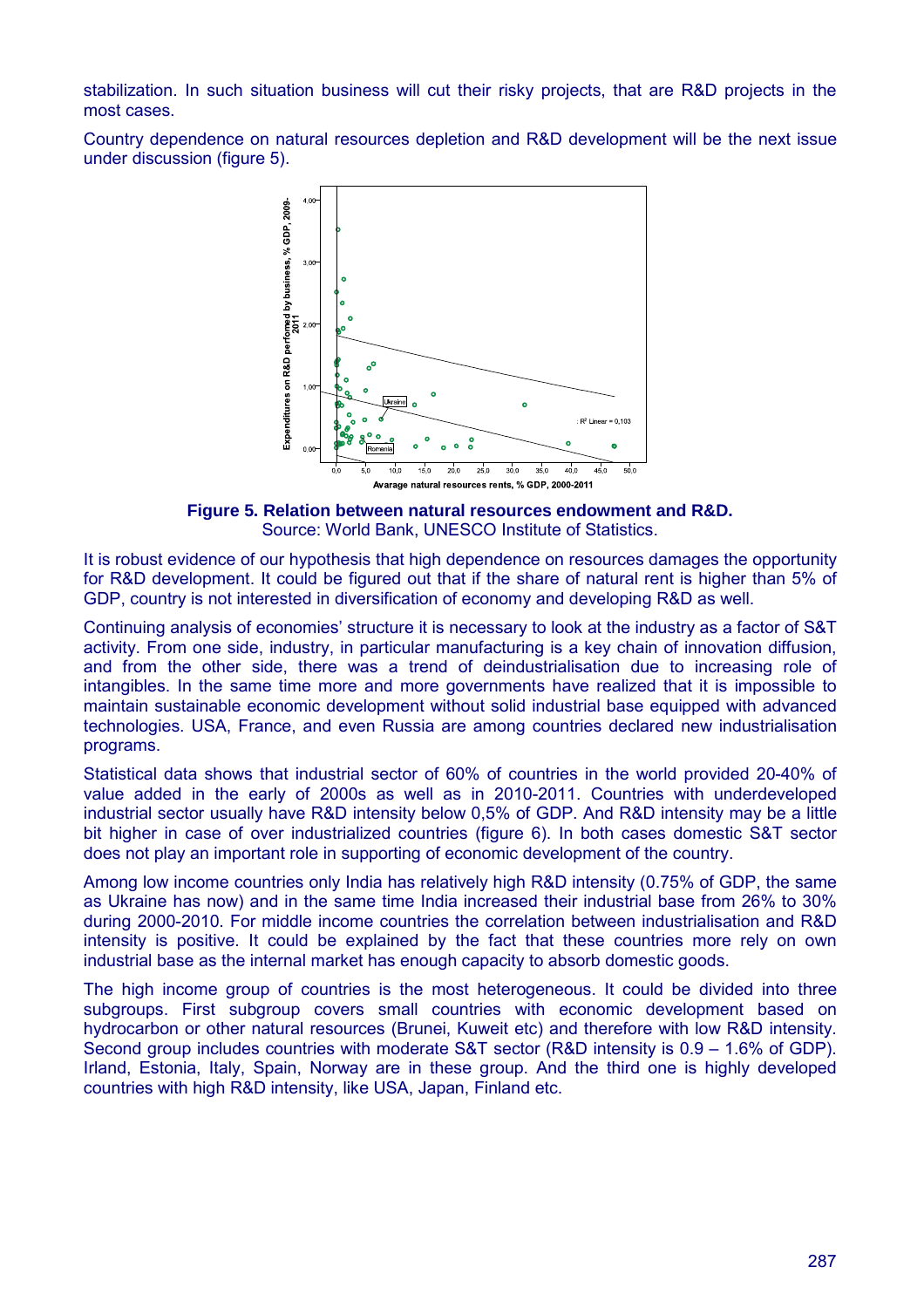

**Figure 6. Industrialization and R&D intensity.** Source: World Bank, UNESCO Institute of Statistics.

Influence of FDI on S&T activity was the next issue we studied. Statistical data shows that while FDI positively correlated with GDP growth (the strongest correlation is within low income countries), there is negative correlation within all income groups, except low income. It led us to the conclusion that FDI doesn't contribute to S&T development. The reason could be that foreign investors bring also own technologies and they even don't need domestic R&D capacities to adjust it. Moreover, they will rather be against any improvements and competetive researches from the domestic agents. It is important notion for policy makers proving that FDI couldn't be a driver for activation of S&T development, even if they boost short or medium term development.

The next block of results deals with the financial issues and its impact on R&D intensity. From the policy making point of view, in particular in budgeting process, whether we should cut R&D expenditure in case of large cash deficit or increase it vice versa is an important question. The results of our study show that there is no statistical correlation between R&D expenditures and cash deficit. Moreover the most countries in the world is experiencing cash deficit. Its size is up to - 5,0% of GDP, and it doesn't shrink R&D financing. Notably, 60% of countries with high R&D intensity (over 2% of GDP) experienced cash deficit.

The governments could cover the deficit by effective use of investments and other loans. These funds should not be wasted, but invested in infrastructure, education, S&T etc., used in a way that in the future will bring additional income.

The price of capital, which was measured through real interest rate was the next issue for analysis. It affects business more, as entrepreneurs are worrying about cost of capital and profit they could get. So, the scatter plot presented on figure 7 shows that in countries with high real interest rate (over 5%) S&T activity is quite small. It is normal and suitable when the real cost of capital does not exceed 5% that allow to business invest money, including investments in R&D projects.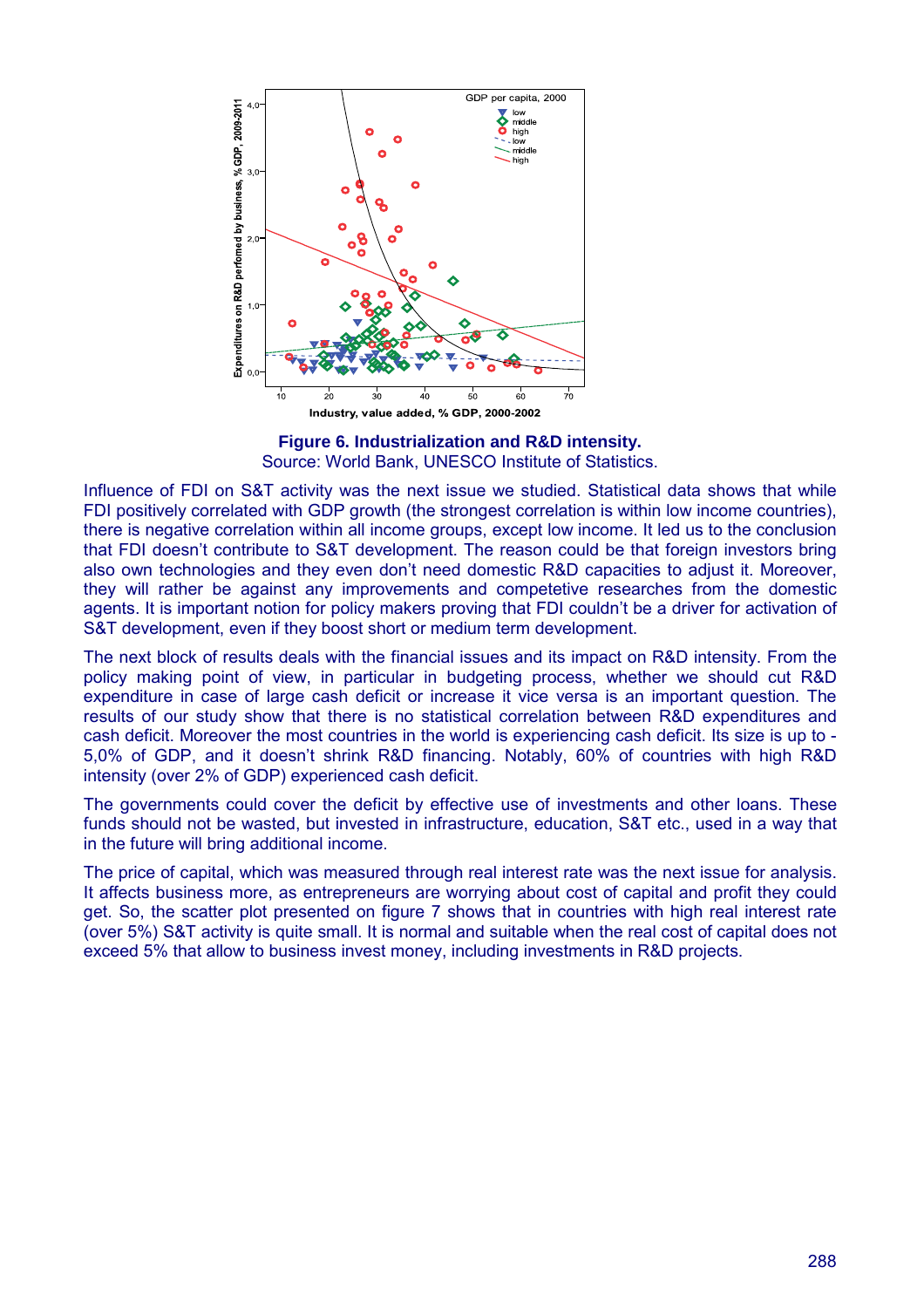

**Figure 7. The relation between cost of capital and business R&D intensity.** Source: World Bank, UNESCO Institute of Statistics.

Another important issue deals with the taxation system, so we looked at the relation between business R&D intensity and the share of taxes in their profit (figure 8). If we look at the low income countries, we see that tax burden doesn't correlate with R&D intensity, that is because S&T sector there is very poor (*Goni E., Maloney W.F., 2014*) and the firms don't need R&D as well.



Total tax rate (% of commercial profits), 2009-2011

**Figure 8. Relation between tax burden and business R&D intensity.** Source: World Bank, UNESCO Institute of Statistics.

But situation is changing drastically when we look at the middle and high income countries, where taxation plays more important role in the innovation process. Obtained data shows nonlinear relation between two variables, but the character is negative. The larger tax burden will reduce business capacity to finance R&D. The data allows to identify the optimal level of tax burden on business is between 30 and 50% of profit, that look the most balanced in term of public and private interests.

Taking into consideration that businessmen are worrying about their property rights one of the indicator presented in the World Bank Database is designed to measure the degree to which collateral and bankruptcy laws protect the rights of borrowers and lenders and thus facilitate lending. So we matched the corresponding assessments with the data on business R&D intensity and revealed that in countries with stronger legal rights protection business is more open for R&D and innovation as well.

## **Conclusions**

The study of macroeconomic conditions impact on S&T activity is quite complicated task, as it deals with a huge heterogeneity of objects. Each country has a unique economic model that generates a large scattering of economic as well as other indicators. This paper is examined the links between basic macroeconomic conditions and S&T activity starting from simple and basic techniques